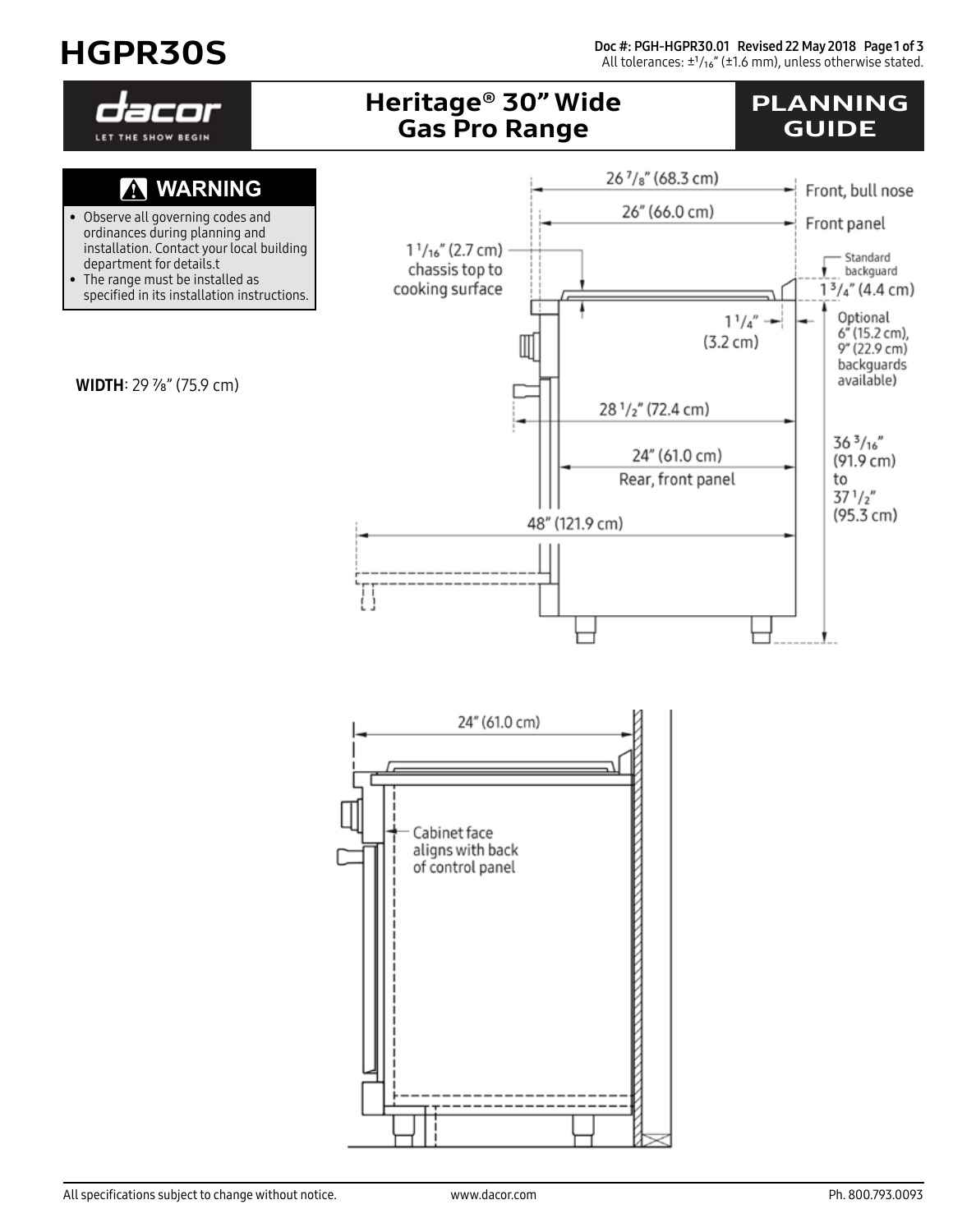



# Heritage® 30" Wide Gas Pro Range

### PLANNING GUIDE

# **WARNING**

- Observe all governing codes and ordinances during planning/ installation. Contact your local building department for details.
- To prevent electric shock, the power supply must meet the specifications given. The owner shall ensure the electrical service meets requirements and that the outlet is installed/inspected by a licensed electrician.

The range must be electrically grounded according to local codes or, in their absence, with the National Electrical Code, ANSI/ NFPA 70.

#### Electrical Requirements

- The range is supplied with a factory installed, 6-ft. long power cord with a 3-prong grounding plug. It is connected to the chassis at the rear of the range. It must be connected to a dedicated, grounded 3-prong electrical outlet.
- The correct voltage, frequency and amperage must be supplied to the appliance from a separate, grounded, circuit that is protected by a properly sized circuit breaker or time delay fuse.

| <b>Circuit Required</b> | Total Connected Load*   |  |
|-------------------------|-------------------------|--|
| 120 Vac, 60 Hz, 15 Amp. | 120 Vac 60 Hz, 5.0 Amp. |  |
| Rating Label            |                         |  |

#### Gas-Supply Requirements

- Installation must conform to local codes or, in their absence, to the National Fuel Gas Code, ANSI Z223.1/NFPA 54.
- The range must match the home gas service (natural or LP gas).
- If using the range above 4000 ft. (1219 m) altitude, ensure it is equipped for high-altitude use. See the rating label (left) to verify the correct model.
- This table has gas-supply pressure requirements:

| <b>GAS-SUPPLY PRESSURE REQUIREMENTS*</b> |                                            |                                         |  |  |
|------------------------------------------|--------------------------------------------|-----------------------------------------|--|--|
| <b>Gas Type</b>                          | <b>Minimum Manifold</b><br><b>Pressure</b> | <b>Minimum Gas-Supply</b><br>Pressure** |  |  |
| Natural Gas                              | 5" Water Column                            | 6" Water Column                         |  |  |
| Liquid Propane (LP)                      | 10" Water Column                           | 11" Water Column                        |  |  |

\*The gas-supply pressure for testing the regulator setting shall be at least 1" water column (249 Pa) above the specified manifold pressure'; \*\*max. gas supply pressure for all models: 1/2 psi; the ratings above are for reference only. See the rating label for exact specifications.

• Use only the factory-installed regulator. Its inlet receives a 3/4" gas line. The range ships with a  $1/2$ "-to- $3/4$ " adapter connected to the regulator.



| GAS-/ELECTRICAL-ACCESS DIMENSIONS                    |                             |  |
|------------------------------------------------------|-----------------------------|--|
|                                                      |                             |  |
| $131/16$ " to 14 3/ <sub>8</sub> " (33.2 to 36.5 cm) | $4\frac{5}{16}$ " (11.0 cm) |  |